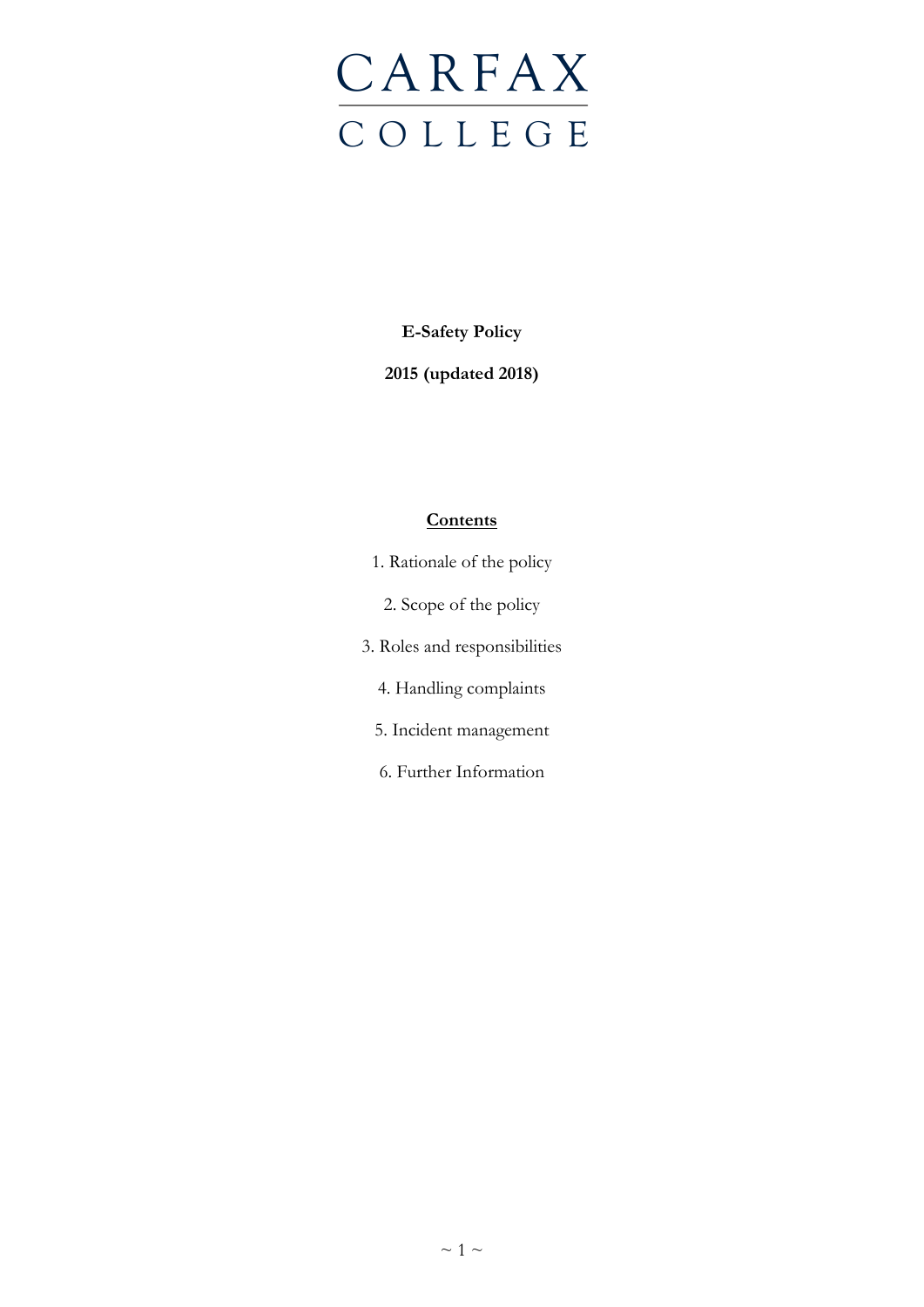#### **1. Rationale of the policy**

#### **The purpose of this policy is to:**

- set out the key principles expected of all members of the school community at Carfax College (CTE) with respect to the use of ICT-based technologies.
- safeguard and protect the children and staff of CTE.
- assist College staff working with children to work safely and responsibly with the Internet and other communication technologies and to monitor their own standards and practice.
- set clear expectations of behaviour and/or codes of practice relevant to responsible use of the Internet for educational, personal or recreational use.
- ensure that all members of the school community are aware that unlawful or unsafe behaviour is unacceptable and that, where appropriate, disciplinary or legal action will be taken.

## **The main areas of risk associated with the use of ICT-based technologies by young people can be summarized as follows:**

|                                      | Commercial                                                                    | Aggressive                                    | Sexual                                                                       | <b>Values</b>                                                                                                                       |
|--------------------------------------|-------------------------------------------------------------------------------|-----------------------------------------------|------------------------------------------------------------------------------|-------------------------------------------------------------------------------------------------------------------------------------|
| Content<br>(child as<br>recipient)   | advertisements<br>spam<br>sponsorship<br>personal<br>information              | violent/hateful<br>content<br>lifestyle sites | pornographic<br>or unwelcome<br>sexual content                               | extremist<br>ideology/<br>terrorism<br>other unwelcome<br>bias/prejudice<br>(e.g. racism)<br>misleading<br>information or<br>advice |
| Contact<br>(child as<br>participant) | tracking<br>harvesting<br>personal<br>information                             | being bullied,<br>harassed or<br>stalked      | meeting<br>strangers<br>being groomed                                        | self-harm<br>unwelcome<br>persuasions                                                                                               |
| Conduct<br>(child as<br>actor)       | illegal<br>downloading<br>hacking<br>gambling<br>financial scams<br>terrorism | bullying or<br>harassing<br>another           | creating and<br>uploading<br>inappropriate<br>material;<br>sexting $/$ yipsy | providing<br>misleading info<br>and advice<br>health and<br>wellbeing; time<br>spent online                                         |

(adapted from material by Ofsted, 2014)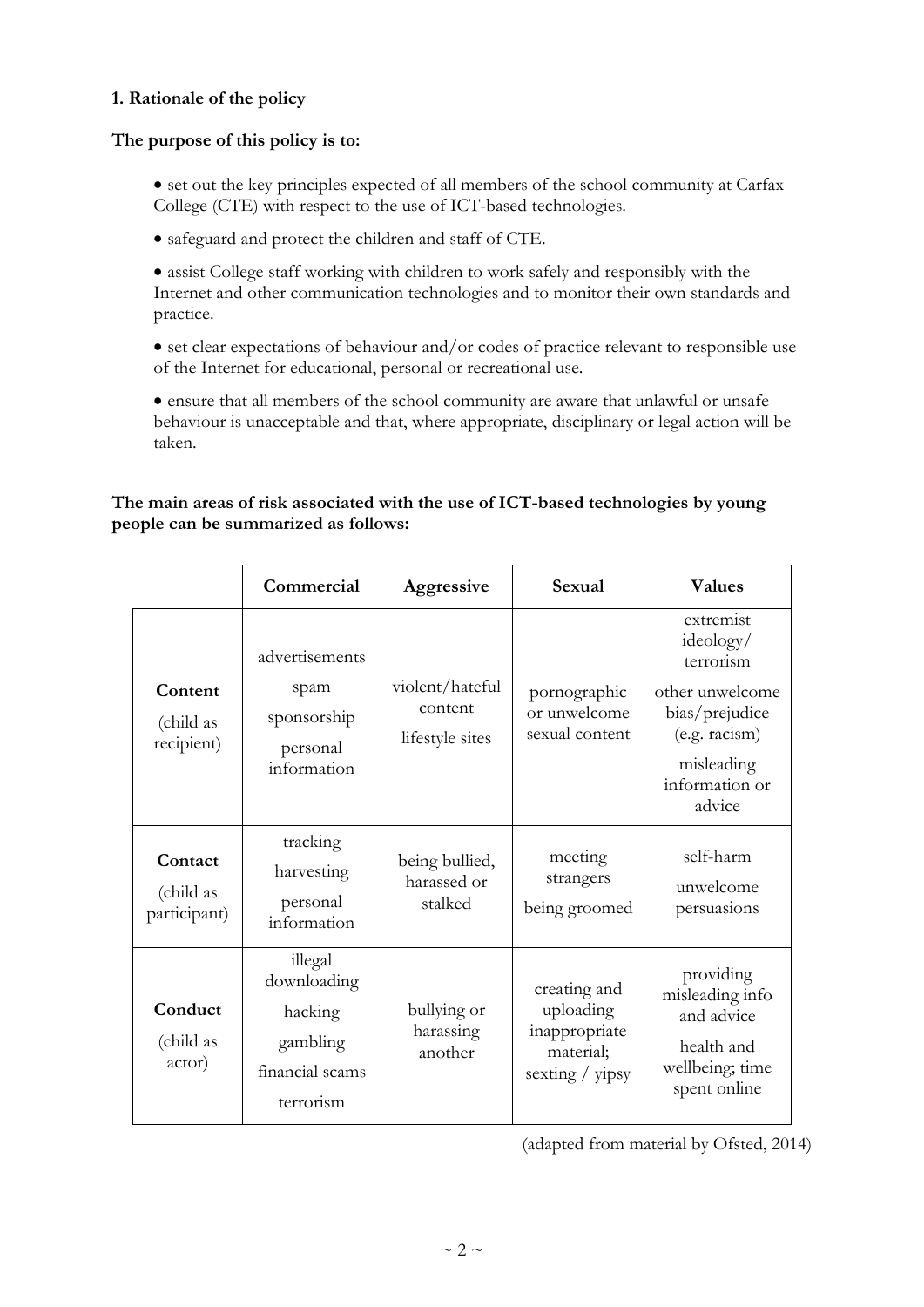Acronyms and jargon are common place in technology and often obscure meaning and understanding. The following link provides access to a wide ranging glossary of technological terms in current use: [http://www.digizen.org/glossary/.](http://www.digizen.org/glossary/)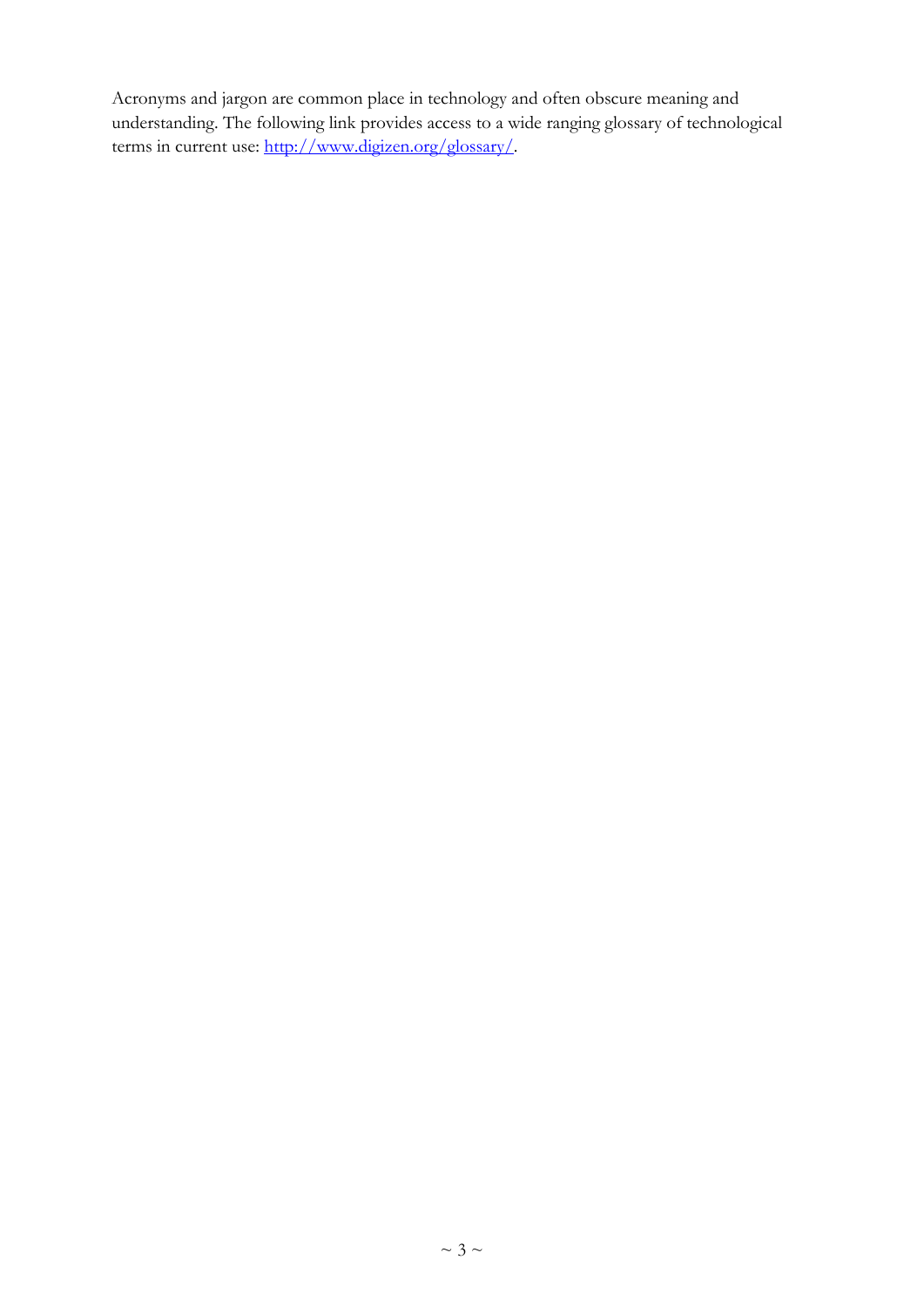## **2. Scope of the policy**

This policy applies to anyone who uses ICT-based technologies within the school or who has access to the school's ICT systems, whether on school premises or not.

The Education and Inspections Act 2006 empowers Headteachers/Principals to such extent as is reasonable, to regulate the behaviour of pupils when they are off the school site and empowers members of staff to impose disciplinary penalties for inappropriate behaviour. This is pertinent to incidents of cyber-bullying, or other e-safety incidents covered by this policy, which may take place outside the school but nevertheless be linked to membership of the school. The 2011 Education Act increased these powers with regard to the searching for and of electronic devices and the deletion of data. In the case of both acts, action can only be taken over issues covered by the published Behaviour Policy.

The school will deal with such incidents within this policy and associated behaviour and antibullying policies and will, where known, inform parents/carers of incidents of inappropriate esafety behaviour that take place out of school.

| <b>ROLE</b>                           | <b>KEY RESPONSIBILITIES</b>                                                                                                                                                                                                                                                                                                                                                                                                                                                                                                      |  |
|---------------------------------------|----------------------------------------------------------------------------------------------------------------------------------------------------------------------------------------------------------------------------------------------------------------------------------------------------------------------------------------------------------------------------------------------------------------------------------------------------------------------------------------------------------------------------------|--|
| Representives<br>of the<br>Proprietor | • To approve the e-safety policy<br>• To review the effectiveness of the policy.                                                                                                                                                                                                                                                                                                                                                                                                                                                 |  |
| Principal                             | • To take overall responsibility for e-safety provision<br>• To ensure that there are appropriate filters in place on any<br>access to the Internet via the school's ICT systems<br>• To be responsible for ensuring that staff receive suitable training<br>to carry out their e-safety roles and to train other colleagues, as<br>relevant<br>• To be aware of procedures to be followed in the event of a<br>serious e-safety incident.<br>To receive regular monitoring reports from the Designated<br>Child Protection Lead |  |

#### **3. Roles and responsibilities**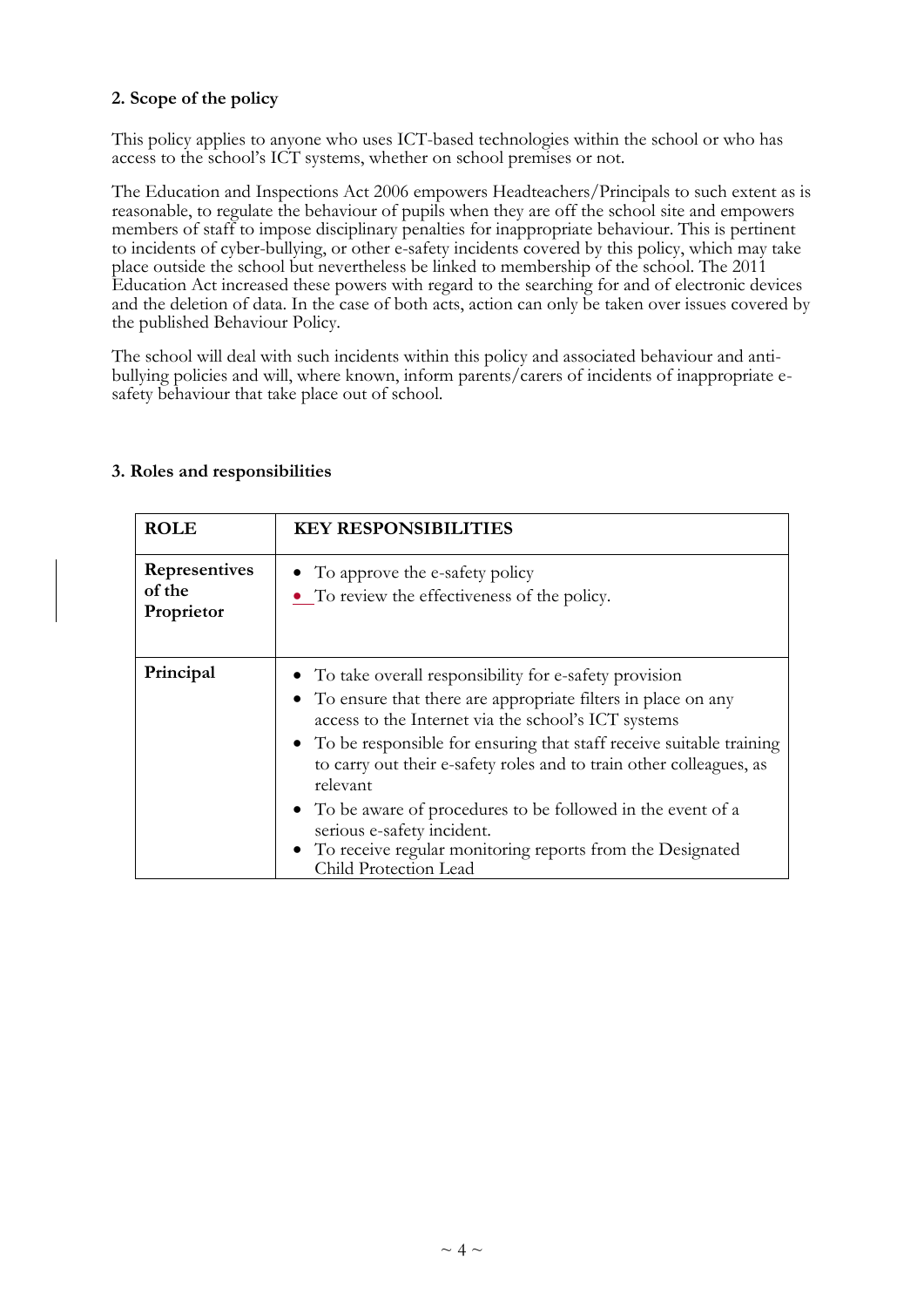| <b>ROLE</b>                                   | <b>KEY RESPONSIBILITIES</b>                                                                                                                                                                                                                                                                                                                                                                                                                                                                                                                                                                                                                                                                                                                                                                                                                                                                                                                                                                                      |  |
|-----------------------------------------------|------------------------------------------------------------------------------------------------------------------------------------------------------------------------------------------------------------------------------------------------------------------------------------------------------------------------------------------------------------------------------------------------------------------------------------------------------------------------------------------------------------------------------------------------------------------------------------------------------------------------------------------------------------------------------------------------------------------------------------------------------------------------------------------------------------------------------------------------------------------------------------------------------------------------------------------------------------------------------------------------------------------|--|
| Designated<br>Safeguarding<br>Lead            | To take day to day responsibility for e-safety issues and have a<br>leading role in establishing and reviewing the school e-safety<br>policies / documents<br>To promote an awareness and commitment to e-safeguarding<br>throughout the school community<br>To liaise with school ICT technical staff<br>To ensure that all staff are aware of the procedures that need to<br>be followed in the event of an e-safety incident<br>To ensure that an e-safety incident log is kept up to date<br>To facilitate training and advice for all staff<br>٠<br>To liaise with the Local Authority and relevant agencies<br>To remain regularly updated on e-safety issues and legislation,<br>and be aware of the potential for serious child protection issues<br>to arise from:<br>sharing of personal data<br>access to illegal / inappropriate materials<br>inappropriate on-line contact with adults / strangers<br>٠<br>potential or actual incidents of grooming<br>٠<br>cyber-bullying and use of social media |  |
| <b>Tutors</b>                                 | To embed e-safety issues in all aspects of the curriculum and<br>$\bullet$<br>other school activities<br>To supervise and guide pupils carefully when engaged in learning<br>activities involving online technology (including, extra-curricular<br>and extended school activities if relevant)<br>To ensure that pupils are fully aware of research skills and are<br>fully aware of legal issues relating to electronic content such as<br>copyright laws                                                                                                                                                                                                                                                                                                                                                                                                                                                                                                                                                      |  |
| Management<br>and<br>administrative<br>staff. | To read, understand and help promote the school's e-safety<br>policies and guidance<br>To be aware of e-safety issues related to the use of mobile<br>phones, cameras and hand held devices and that they monitor<br>their use<br>To report any suspected misuse or problem to the Designated<br>Child Protection Lead<br>To maintain an awareness of current e-safety issues and guidance<br>To model safe, responsible, and professional behaviours in their<br>own use of technology<br>To ensure that any digital communications with pupils should be<br>on a professional level and only through school approved<br>systems, never through personal mechanisms, e.g. email, text,<br>mobile phones, social media, etc., in accordance with the College<br>Staff Code of Conduct.                                                                                                                                                                                                                           |  |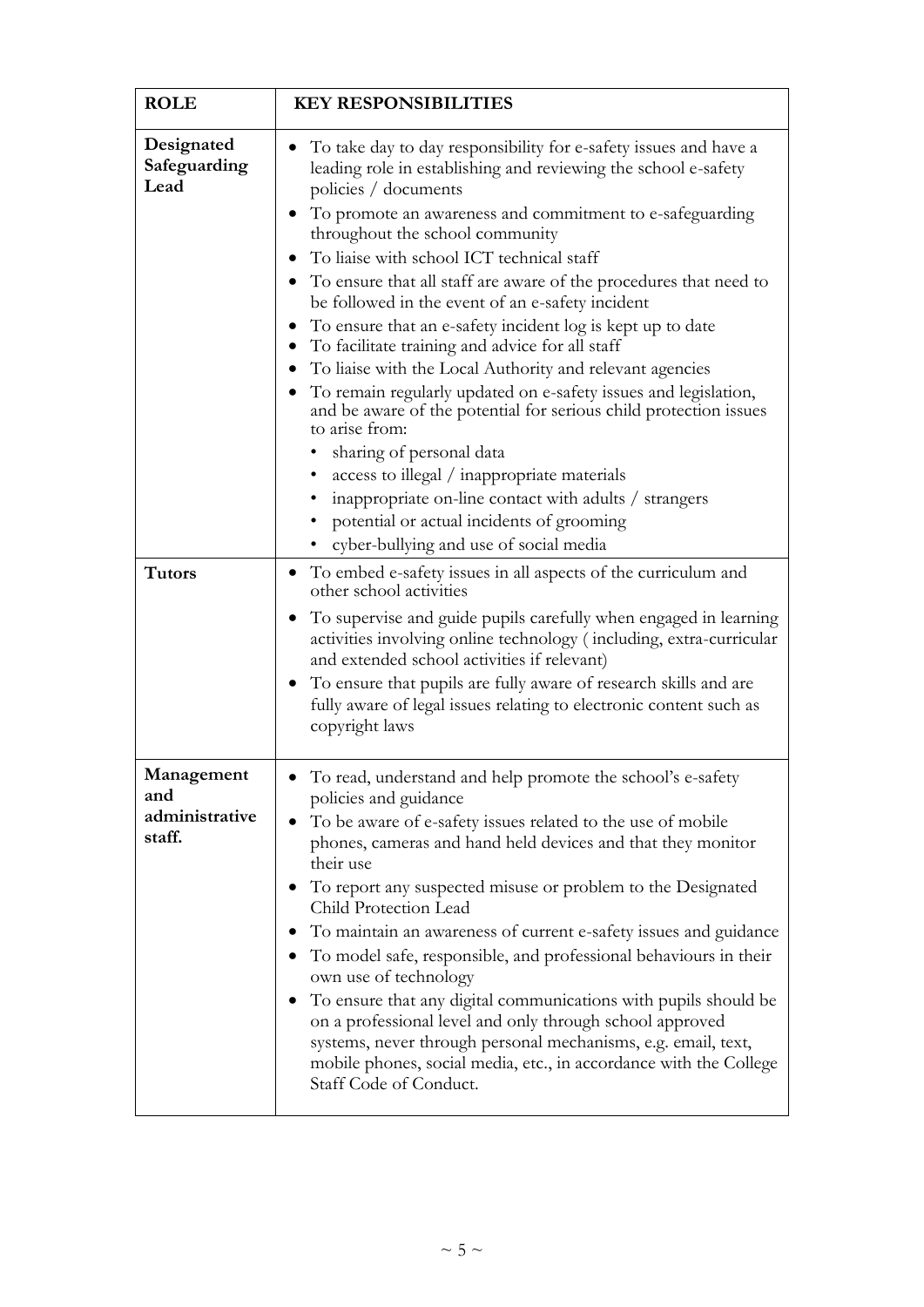| <b>ROLE</b>          | <b>KEY RESPONSIBILITIES</b>                                                                                                                                                                                                                                                                                                                                                                                                                                                                                                                                                                                                                                                                                                                                                                                                                                             |  |
|----------------------|-------------------------------------------------------------------------------------------------------------------------------------------------------------------------------------------------------------------------------------------------------------------------------------------------------------------------------------------------------------------------------------------------------------------------------------------------------------------------------------------------------------------------------------------------------------------------------------------------------------------------------------------------------------------------------------------------------------------------------------------------------------------------------------------------------------------------------------------------------------------------|--|
| Pupils<br>Parents    | To have a good understanding of research skills and the need to<br>avoid plagiarism and uphold copyright regulations<br>to understand the importance of reporting abuse, misuse or<br>access to inappropriate materials<br>to know what action to take if they or someone they know feels<br>worried or vulnerable when using online technology.<br>To know and understand school policy on cyber-bullying.<br>To understand the importance of adopting good e-safety<br>practice when using digital technologies outside school and<br>realise that the school's E-Safety Policy covers their actions<br>outside school, if related to their membership of the school<br>To take responsibility for learning about the benefits and risks of<br>using the Internet and other technologies safely both in school<br>and at home<br>Promote good online safety practices |  |
|                      | to consult with the school if they have any concerns about their<br>children's use of technology                                                                                                                                                                                                                                                                                                                                                                                                                                                                                                                                                                                                                                                                                                                                                                        |  |
| <b>Host Families</b> | To read, understand and help promote the school's e-safety<br>policies and guidance<br>To be aware of e-safety issues related to the use of mobile<br>phones, cameras and hand held devices and that they monitor<br>their use<br>To report any suspected misuse or problem to the Designated<br>Child Protection Lead<br>To maintain an awareness of current e-safety issues and guidance<br>To model safe, responsible, and professional behaviours in their<br>own use of technology                                                                                                                                                                                                                                                                                                                                                                                 |  |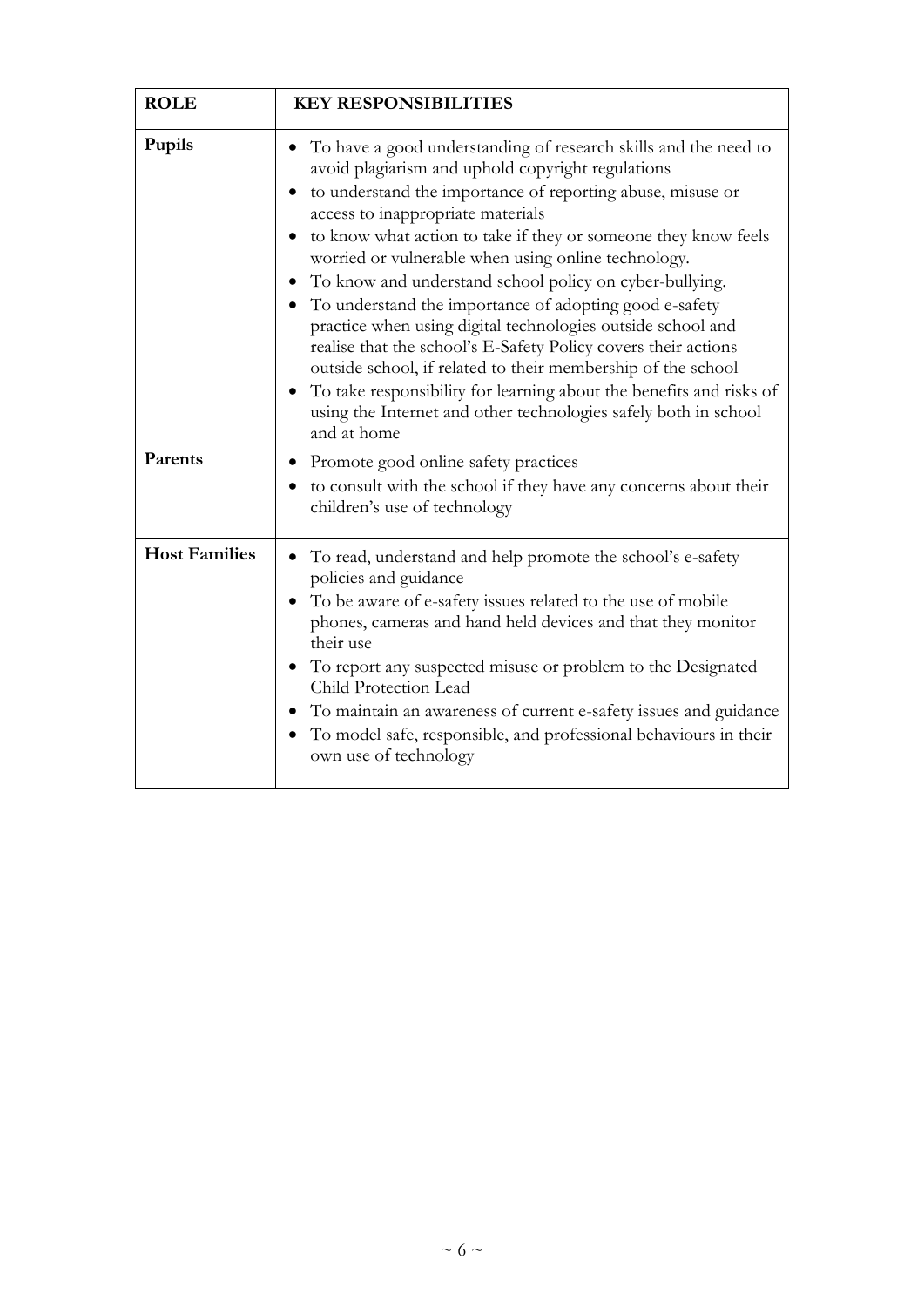## **4. Pupil Education**

The education of pupils in online safety / digital literacy is an essential part of the College's online safety provision.

- Online safety sessions are delivered once per term as part of the PHSE curriculum.
- Key online safety messages are reinforced as part of pastoral activities and personal tutor sessions
- New pupil enrolment comprises a discussion of e-safety and summary of College rules
- Pupils are taught in all lessons to be critically aware of the materials / content they access on-line and be guided to validate the accuracy of information.
- Pupils are taught to acknowledge the source of information used and to respect copyright when using material accessed on the internet
- Pupils are supported in building resilience to radicalisation by providing a safe environment for debating controversial issues and helping them to understand how they can influence and participate in decision-making.

# **5. Staff and Host Family Education**

It is essential that all staff receive online safety training and understand their responsibilities, as outlined in this policy. Training will be offered as follows:

- A planned programme of formal online safety training is made available to staff via *Boost*.
- All new staff and host families receive online safety training as part of their induction programme, ensuring that they fully understand the College e-Safety Policy and what to do should an incident arise.
- Host Families receive an annual briefing from the Dame on e-safety, along with other safeguarding issues. The Dame also sends out regular emails reminding host families of e-safety issues.

## **6. Responding to incidents of misuse**

It is hoped that all members of the College will be responsible users of digital technologies, who understand and follow College policy. However, there may be times when infringements of the policy could take place, through careless or irresponsible or, very rarely, through deliberate misuse. Responses to infringement depend on the content and have been categorised as "illegal and unacceptable" and "unacceptable." Please refer to Table 1 for examples of each category.

## **5.1 Responding to "unacceptable and illegal material"**

If there is any suspicion that the web site(s) concerned may contain child abuse images, or if there is any other suspected illegal activity, refer to the right hand side of the Flowchart below for responding to online safety incidents and report immediately to the Oxfordshire Thames Valley police on 01865 841 148.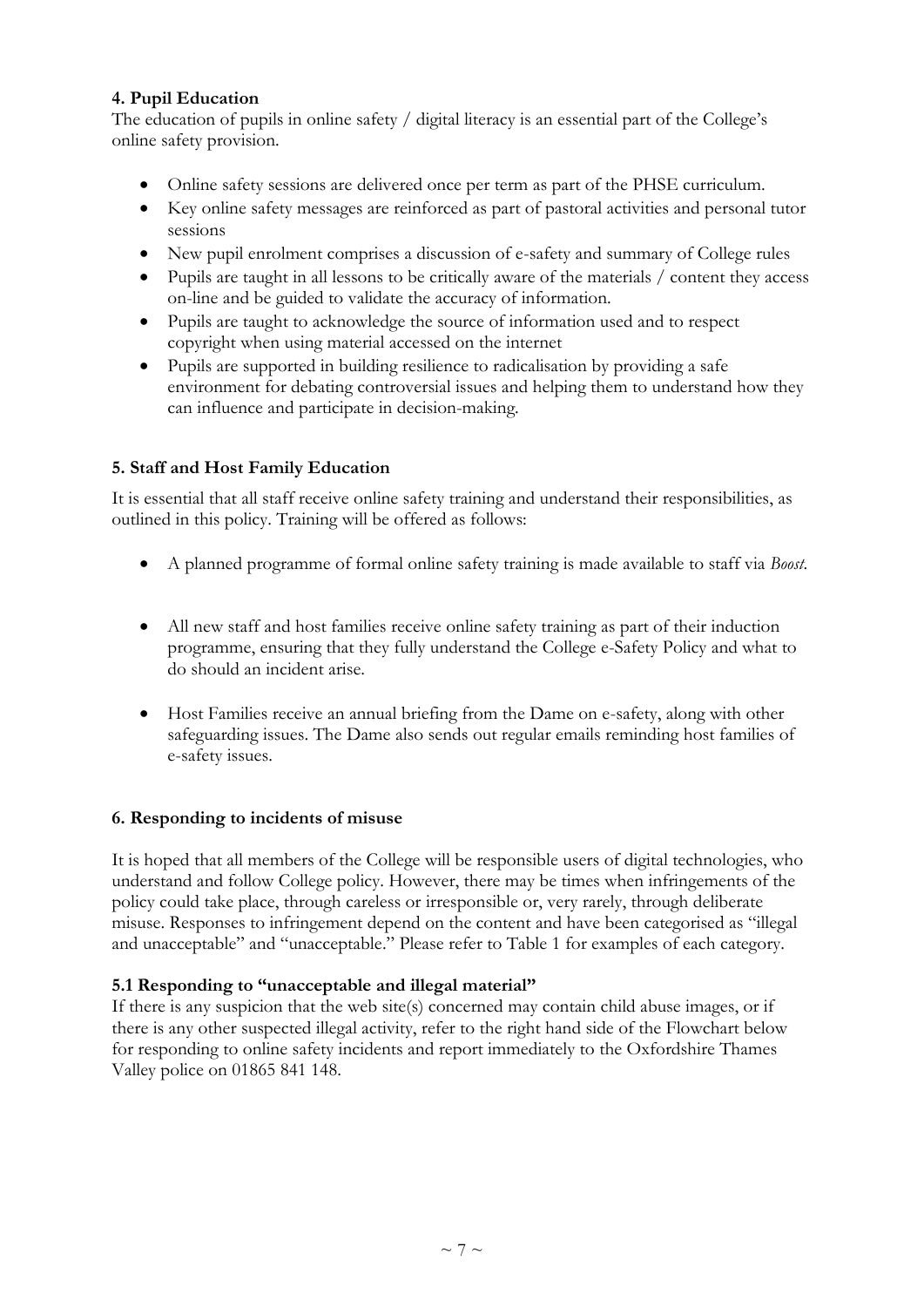

#### **5.2 Responding to "unacceptable material"**

In the event that it is suspected unacceptable material is being used, ensure the following procedure is followed:

- Have more than one senior member of staff involved in this process. This is vital to protect individuals if accusations are subsequently reported.
- If the misuse is on the College premises then it should be reported immediately to the Principal, DSL or Deputy DSL.
- Conduct the procedure using a designated computer that will not be used by young people and if necessary can be taken off site by the police should the need arise. Use the same computer for the duration of the procedure.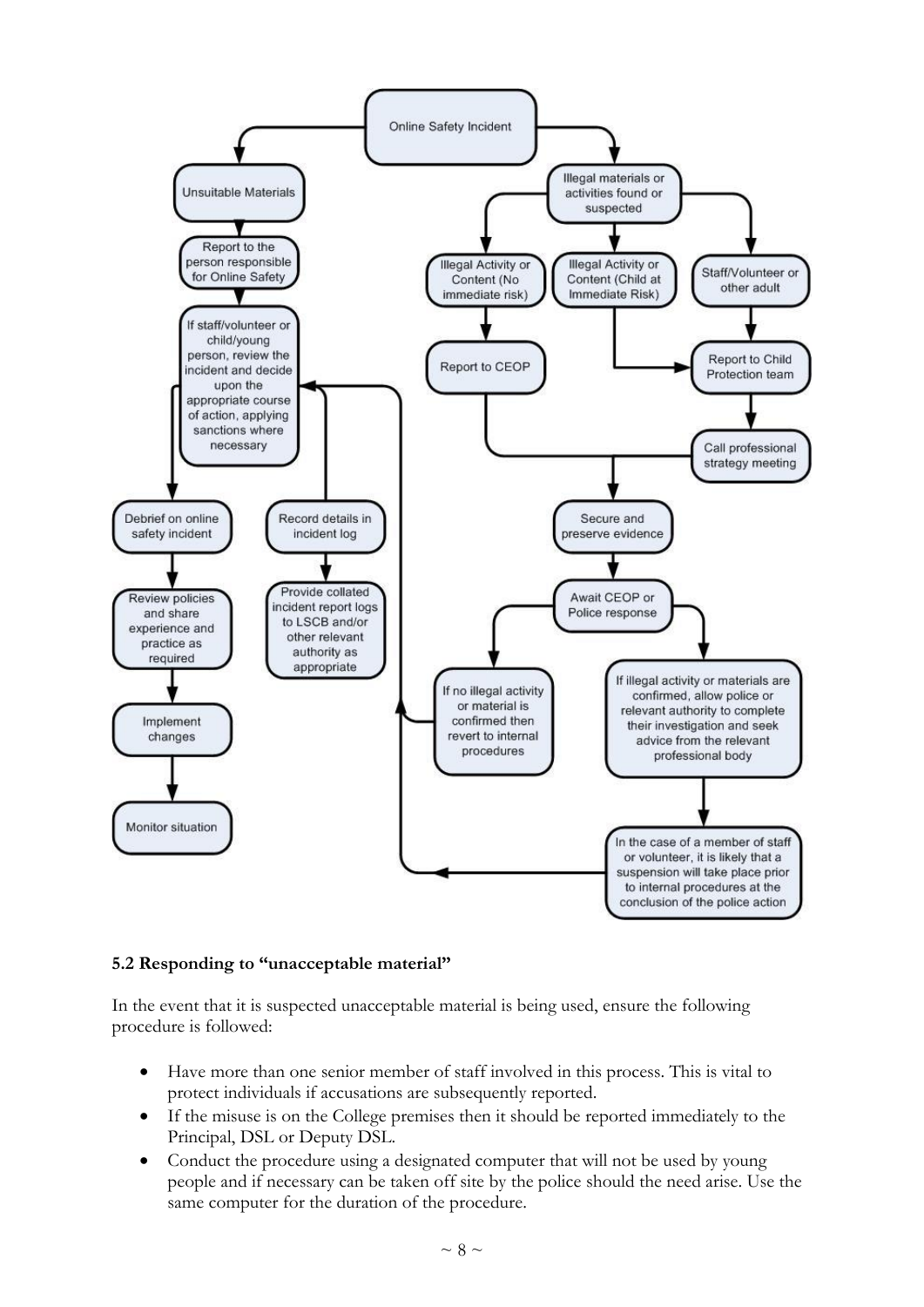- Isolate the computer in question as best you can. Any change to its state may hinder a later police investigation.
- Ensure relevant staff should have appropriate internet access to conduct the procedure, but also that the sites and content visited are closely monitored and recorded (to provide further protection).
- Record the URL of any site containing the alleged misuse and describe the nature of the content causing concern. It may also be necessary to record and store screenshots of the content on the machine being used for investigation. These may be printed, signed and stored in the file for investigation (except in the case of images of child sexual abuse – see below)

Once this has been completed and fully investigated the group will need to judge whether this concern has substance or not. If it does then appropriate action will be required and could include the following:

- o Internal response or discipline procedures
- o Involvement by Oxfordshire Safeguarding Children's Board
- o Police involvement and/or action

It is important that all of the above steps are taken as they will provide an evidence trail for the College and possibly the police and demonstrate that visits to these sites were carried out for safeguarding purposes. A file of notes should be retained for evidence and reference purposes.

#### **5.3 Incidents of misuse in "out of hours" contexts**

If the misuse is discovered by a host family out of hours then the host family must evaluate the seriousness of the suspected activity (refer to Appendix 1).

If the misuse puts a child at risk then they must call the LADO immediately in accordance with the College safeguarding policy. If the misuse is illegal then they must call the police immediately.

If the misuse is unacceptable then they must report it to the Dame on the emergency number out of hours.

All other e-safety concerns should be reported to the Dame within one working day of the concern having been raised.

#### **6. Sanctions**

- Possible sanctions for infringements by pupils or staff include:
	- o interview/counselling by Designated Child Protection Lead / Principal;
	- o informing parents / carers;
	- o removal of Internet or computer access for a period;
	- o referral to LA / Police.
- Complaints of cyberbullying are dealt with in accordance with the school's Anti-Bullying Policy. Complaints related to child protection are dealt with in accordance with school child protection procedures.